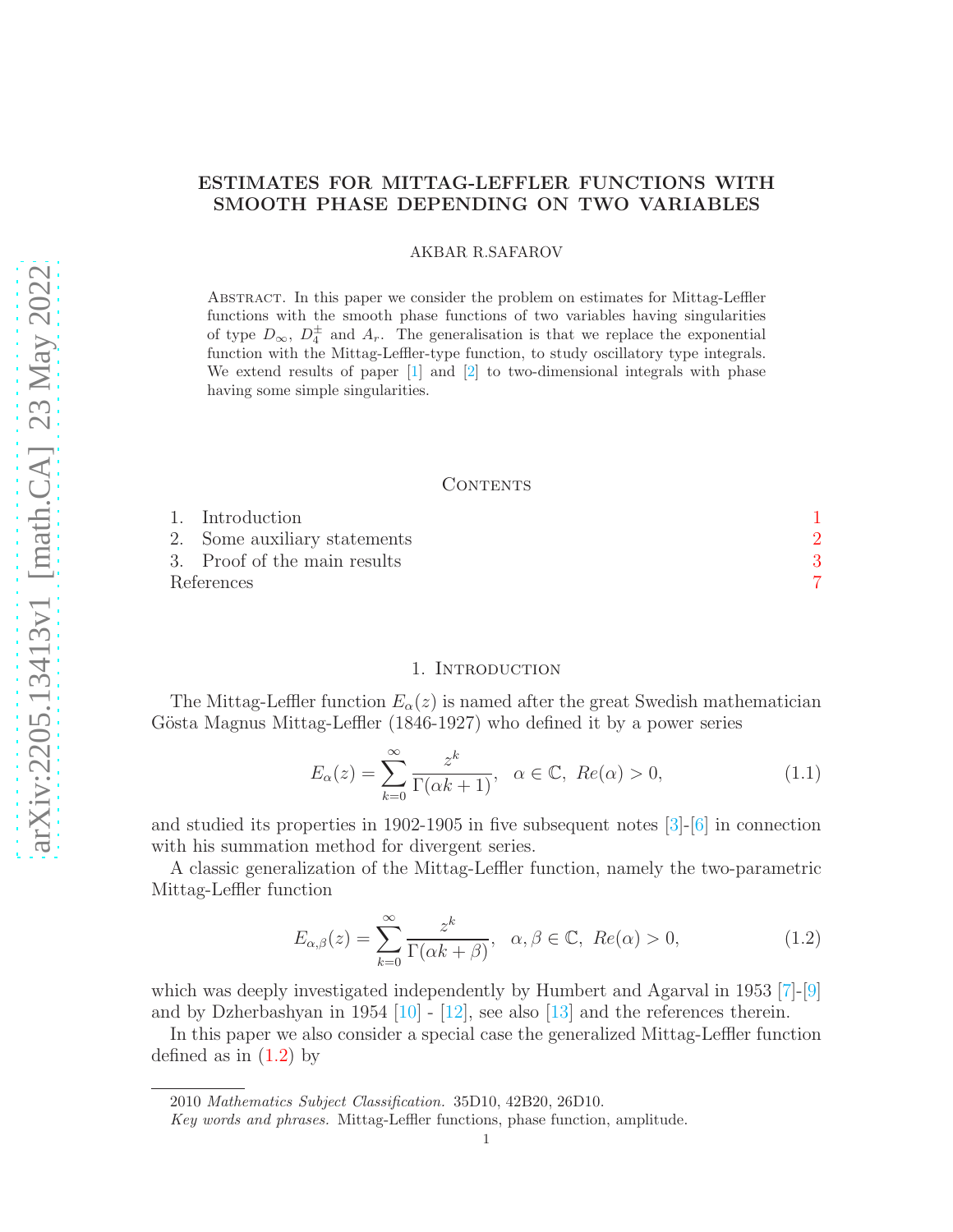$$
E_{\alpha,\beta}(x) = \sum_{k=0}^{\infty} \frac{x^k}{\Gamma(\alpha k + \beta)}, \alpha > 0, \beta \in \mathbb{R}.
$$

Obviously,

$$
E_{1,1}(x) = e^x. \tag{1.3}
$$

We consider the following integral with phase f and amplitude  $\psi$ 

<span id="page-1-1"></span>
$$
I_{\alpha,\beta} = \int_{a}^{b} E_{\alpha,\beta}(i\lambda f(x))\psi(x)dx
$$
\n(1.4)

where  $0 < \alpha \leq 1, \beta > 0$  and  $\lambda > 0$ .

If  $\alpha = \beta = 1$  in the integral [\(1.4\)](#page-1-1). The integral  $I_{1,1}$  is called an oscillatory integral. In harmonic analysis estimates, the most important estimates for oscillatory integrals van der Corput lemma [\[14\]](#page-6-10). Estimates for oscillatory integrals with polynomial phase can be bound, for instance, in papers [\[15\]](#page-6-11)-[\[20\]](#page-7-0). In the current paper we replace the exponential function with the Mittag-Leffler-type function and study oscillatory type integrals [\(1.4\)](#page-1-1). In the papers [\[1\]](#page-6-0) and [\[2\]](#page-6-1) analogues of the van der Corpute lemmas involving Mittag-Leffler functions for one dimensional integrals have been considered. We extend results of [\[1\]](#page-6-0) and [\[2\]](#page-6-1) for two-dimensional integrals with phase having some simple singularities.

The main result of the paper is the following.

<span id="page-1-2"></span>**Theorem 1.1.** Let  $-\infty < a < b < \infty$ . Assume that the phase function is a homogenous polynomial of third degree with two variables and let  $\psi \in L^p[a,b]^2$ ,  $1 < p \leq \infty$ . Then for any  $\alpha \in (0,1)$ ,  $\beta, \lambda \in (0,+\infty)$ 

$$
\left| \int_{[a,b]^2} E_{\alpha,\beta}(i\lambda x_1^2 x_2) \psi(x) dx \right| \le \frac{C ||\psi||_{L^p}}{\lambda^{\frac{1}{2} - \frac{1}{2p}}},\tag{1.5}
$$

$$
\left| \int_{[a,b]^2} E_{\alpha,\beta}(i\lambda(x_1^2 x_2 \pm x_2^3)) \psi(x) dx \right| \le \frac{C ||\psi||_{L^p}}{\lambda^{\frac{2}{3} - \frac{1}{3p}}},\tag{1.6}
$$

$$
\left| \int_{[a,b]^2} E_{\alpha,\beta}(i\lambda x_1^3) \psi(x) dx \right| \le \frac{C ||\psi||_{L^p}}{\lambda^{\frac{1}{3} - \frac{1}{3p}}},\tag{1.7}
$$

<span id="page-1-0"></span>where constant C depends only on p.

## 2. Some auxiliary statements

First we give ancillary statements. Let us consider homogenous polynomial third degree with two variables.

**Proposition 1** ([\[21\]](#page-7-1)). A homogenous polynomial of third degree with two variables may be reduced by a R-linear transformation to one of the forms: 1)  $x_1^2x_2$ , 2)  $x_1^2x_2 \pm x_2^3$ , 3)  $x_1^3$ , 4) 0.

**Definition 1.** Given  $\mu \in (1, \infty]$ , a critical point, equivalent to the critical point of the function  $x_1^2 x_2 \pm x_2^{\mu-1}$  is said to be a critical point of type  $D^{\pm}_{\mu}$ , where  $x_2^{\mu-1} \equiv 0$ for  $\mu = \infty$ .

**Definition 2.** A critical point, equivalent to the critical point of the function  $x_1^{r+1}$ ,  $r \geq 1$  is said to be a critical point of type  $A_r$ .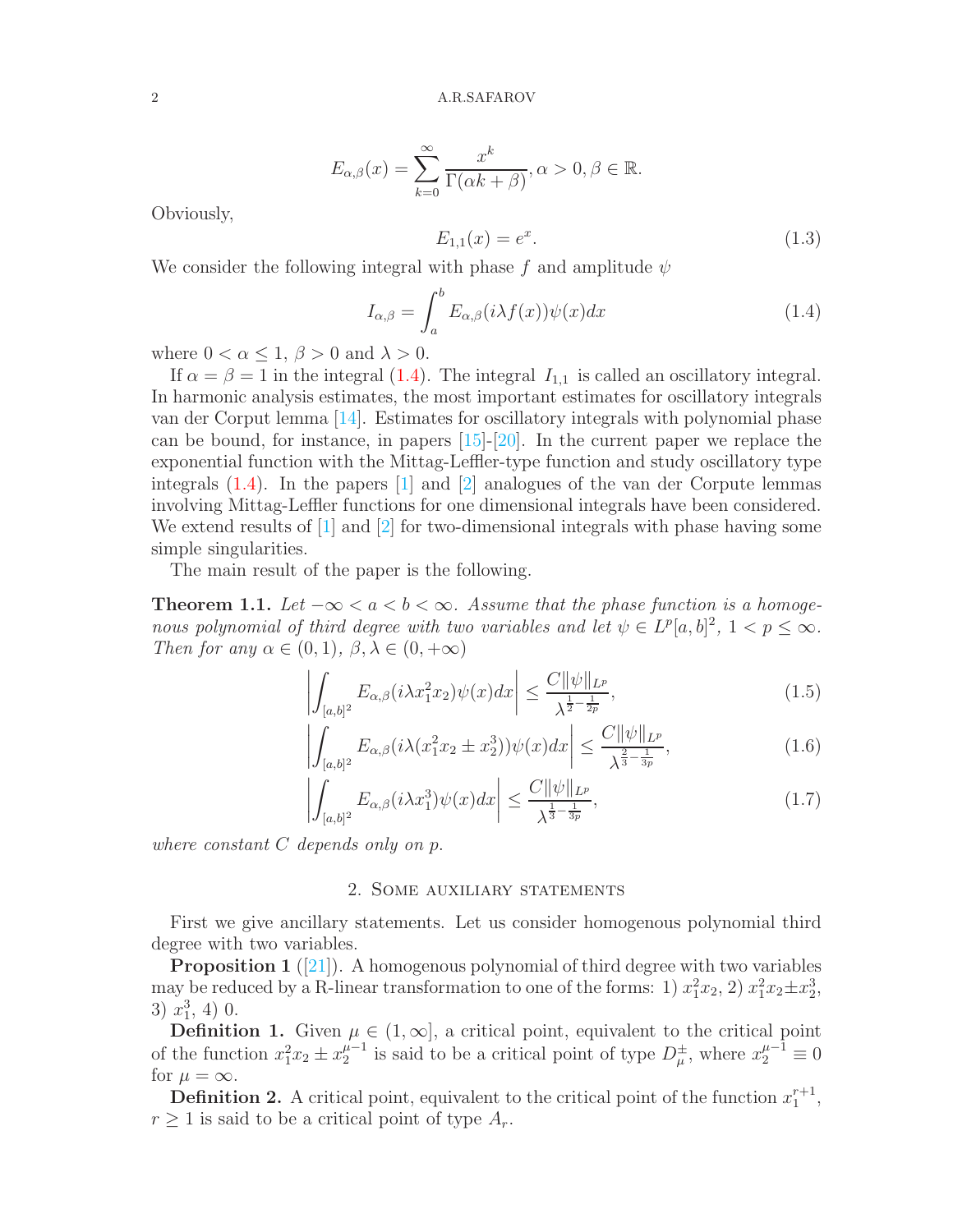**Proposition 2** ([\[22\]](#page-7-2)). If  $0 < \alpha < 2, \beta$  is an arbitrary real number and  $\mu$  is such that  $\pi \alpha/2 < \mu < \min{\lbrace \pi, \pi \alpha \rbrace}$ , then there is  $C > 0$  such that

<span id="page-2-1"></span>
$$
|E_{\alpha,\beta}(z)| \le \frac{C}{1+|z|}, z \in \mathbb{C}, \mu \le |\arg(z)| \le \pi.
$$
 (2.1)

<span id="page-2-0"></span>**Proposition 3.**[\[1\]](#page-6-0) Let  $\alpha, \beta > 0$  and  $f : [a, b] \to \mathbb{C}$ . Then for all  $\lambda \in \mathbb{C}$ 

<span id="page-2-2"></span>
$$
E_{\alpha,\beta}(i\lambda f(x)) = E_{2\alpha,\beta}(-\lambda^2 f^2(x)) + i\lambda f(x) E_{2\alpha,\beta+\alpha}(-\lambda^2 f^2(x)).
$$
 (2.2)

# 3. Proof of the main results

**Proof of theorem [1.1.](#page-1-2)** As for small  $\lambda$  the integral [\(1.4\)](#page-1-1) is clearly bounded, we prove Theorem [1.1](#page-1-2) only for  $\lambda \geq 1$ . Without loss of generality, we can consider the integral on  $[0, 1]^2$ , otherwise we reduce to this case using a linear transformation. Since we are given a homogenous polynomial of third degree with two variables, Proposition 1 we can represent it one of the following: 1)  $x_1^2x_2$ ; 2)  $x_1^2x_2 \pm x_2^3$ ; 3)  $x_1^3$  4) 0. If phase function is  $f(x) \equiv 0$  it is clear that integral will be identically zero. So we will consider the other three cases separately.

Using inequalities  $(2.1)$  and  $(2.2)$  we obtain:

<span id="page-2-3"></span>
$$
|E_{\alpha,\beta}(i\lambda f(x))| \le |E_{2\alpha,\beta}(-\lambda^2 f^2(x))| + \lambda |f(x)||E_{2\alpha,\beta+\alpha}(-\lambda^2 f^2(x))|
$$
  

$$
\le \frac{C}{1 + \lambda^2 f^2(x)} + \frac{C\lambda |f(x)|}{1 + \lambda^2 f^2(x)} \le \frac{C(1 + \lambda |f(x)|)}{1 + \lambda^2 f^2(x)} \le \frac{C}{1 + \lambda |f(x)|}.
$$
 (3.1)

**Case I.** First we assume that the phase function has critical point of type  $D_{\infty}$  so that  $f(x) = x_1^2 x_2$ .

We consider integral  $(1.4)$  of the form:

<span id="page-2-5"></span><span id="page-2-4"></span>
$$
I_{\alpha,\beta} = \int_{[0,1]^2} E_{\alpha,\beta}(i\lambda x_1^2 x_2) \psi(x) dx.
$$
 (3.2)

We use inequality  $(3.1)$  in the integral  $(3.2)$  and we obtain:

$$
|I_{\alpha,\beta}| = \left| \int_{[0,1]^2} E_{\alpha,\beta}(i\lambda x_1^2 x_2) \psi(x) dx \right| \le \int_{[0,1]^2} \left| E_{\alpha,\beta}(i\lambda x_1^2 x_2) \right| |\psi(x)| dx
$$
  
 
$$
\le C \int_0^1 dx_1 \int_0^1 \frac{|\psi(x)| dx_2}{1 + \lambda x_1^2 x_2}.
$$
 (3.3)

Let q be such that  $\frac{1}{p} + \frac{1}{q}$  $\frac{1}{q} = 1$ . Assume first that  $p \neq \infty$ , so that  $q > 1$ . Then using the Hölder inequality in the inner integral we get

$$
J_{in1} := \int_0^1 \frac{|\psi(x)|dx_2}{1 + \lambda x_1^2 x_2} \le \left(\int_0^1 |\psi(x)|^p dx_2\right)^{\frac{1}{p}} \left(\int_0^1 \frac{dx_2}{|1 + \lambda x_1^2 x_2|^q}\right)^{\frac{1}{q}}
$$
  
= 
$$
\left(\int_0^1 |\psi(x)|^p dx_2\right)^{\frac{1}{p}} \left(\frac{1 - (1 + \lambda x_1^2)^{1-q}}{(q-1)\lambda x_1^2}\right)^{\frac{1}{q}}.
$$

Thus,

$$
|I_{\alpha,\beta}|\leq C\int_0^1\left(\int_0^1|\psi(x)|^pdx_2\right)^{\frac{1}{p}}\left(\frac{1-(1+\lambda x_1^2)^{1-q}}{(q-1)\lambda x_1^2}\right)^{\frac{1}{q}}dx_1.
$$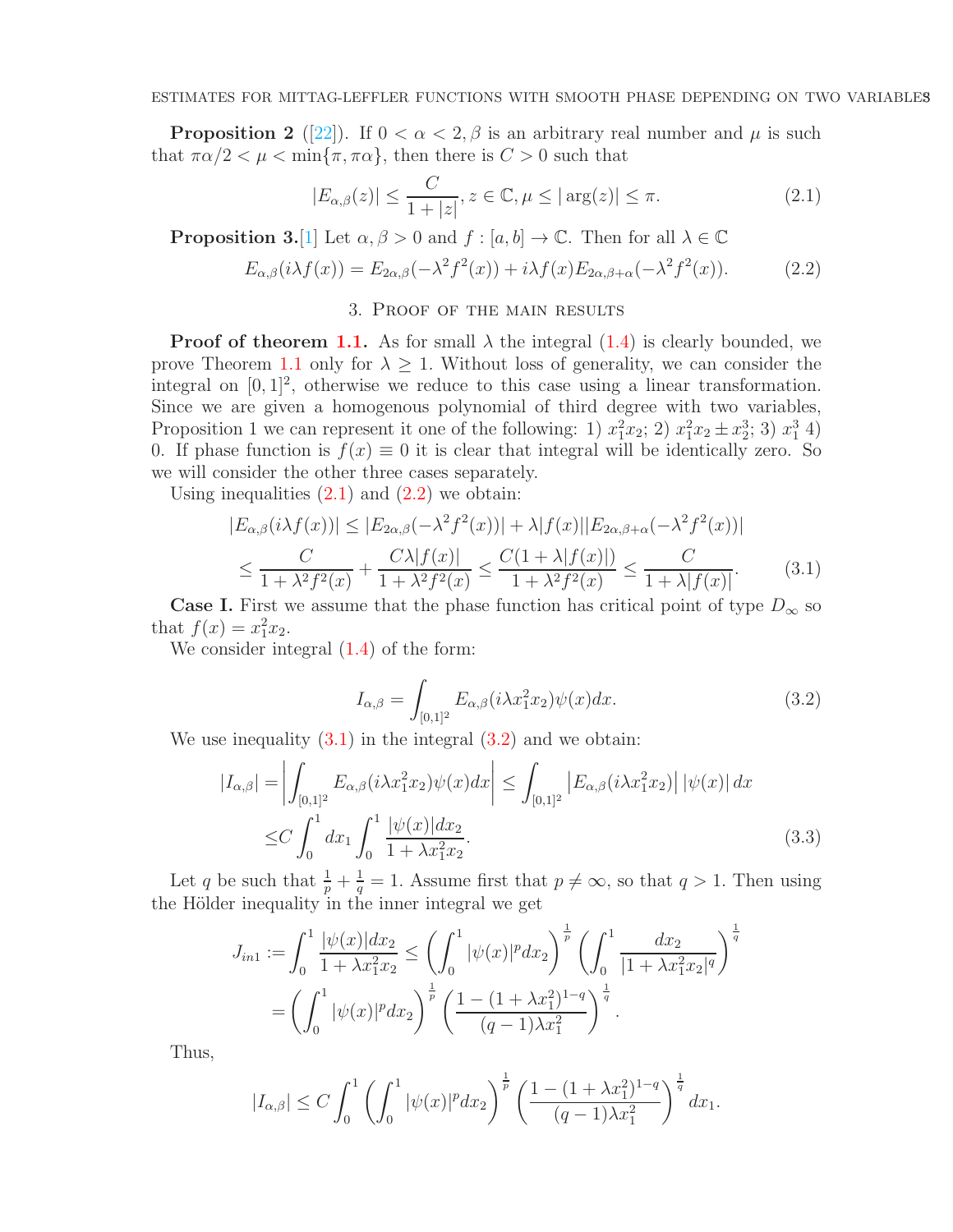4 A.R.SAFAROV

Then using again the Hölder inequality in this integral we obtain

$$
|I_{\alpha,\beta}| \le C \left( \int_0^1 \int_0^1 |\psi(x)|^p dx_2 dx_1 \right)^{\frac{1}{p}} \left( \int_0^1 \frac{1 - (1 + \lambda x_1^2)^{1-q}}{(q-1)\lambda x_1^2} dx_1 \right)^{\frac{1}{q}}
$$
  

$$
\le C ||\psi||_{L^p} \left( \int_0^1 \frac{1 - (1 + \lambda x_1^2)^{1-q}}{(q-1)\lambda x_1^2} dx_1 \right)^{\frac{1}{q}}.
$$

Let

$$
K := \int_0^1 \frac{1 - (1 + \lambda x_1^2)^{1-q}}{(q-1)\lambda x_1^2} dx_1.
$$

Since  $(1+\lambda x_1^2)^{1-q} = 1+O(\lambda x_1^2)$  near  $x_1 = 0$  and  $q > 1$ , the integral K is convergent. To estimate K, first we use the change of variables  $t = \sqrt{\lambda}x_1$  to get

$$
K = \frac{1}{(q-1)\sqrt{\lambda}} \int_0^{\sqrt{\lambda}} \frac{1 - (1+t^2)^{1-q}}{t^2} dt = \frac{1}{(q-1)\sqrt{\lambda}} \int_0^{\sqrt{\lambda}} \frac{(1+t^2)^{q-1} - 1}{t^2(1+t^2)^{q-1}} dt
$$
  
= 
$$
\frac{1}{(q-1)\sqrt{\lambda}} \int_0^1 \frac{(1+t^2)^{q-1} - 1}{t^2(1+t^2)^{q-1}} dt + \frac{1}{(q-1)\sqrt{\lambda}} \int_1^{\sqrt{\lambda}} \frac{(1+t^2)^{q-1} - 1}{t^2(1+t^2)^{q-1}} dt =: K_1 + K_2.
$$

Since  $q-1 \leq [q]$ , where  $[q] \geq 1$  is the integer part of  $q > 1$ , by the Newton's binomial formula

$$
(1+t^2)^{q-1} \le (1+t^2)^{[q]} = 1+[q]t^2+\frac{[q]([q]-1)}{2}t^4+\ldots+t^{2[q]},
$$

and hence

$$
K_1 = \frac{1}{(q-1)\sqrt{\lambda}} \int_0^1 \frac{(1+t^2)^{q-1} - 1}{t^2(1+t^2)^{q-1}} dt \le \frac{C_q}{\sqrt{\lambda}},
$$

where

$$
C_q := \frac{1}{q-1} \int_0^1 \frac{[q] + \frac{[q]([q]-1)}{2}t^2 + \ldots + t^{2[q]-2}}{(1+t^2)^{q-1}} dt.
$$

Moreover, since  $\frac{(1+t^2)^{q-1}-1}{t^2(1+t^2)^{q-1}} < \frac{1}{t^2}$  $\frac{1}{t^2}$ ,

$$
K_2 = \frac{1}{(q-1)\sqrt{\lambda}} \int_1^{\sqrt{\lambda}} \frac{(1+t^2)^{q-1} - 1}{t^2(1+t^2)^{q-1}} dt < \frac{1}{(q-1)\sqrt{\lambda}} \int_1^{\sqrt{\lambda}} \frac{1}{t^2} dt
$$
  
= 
$$
\frac{1}{(q-1)\sqrt{\lambda}} \left(1 - \frac{1}{\sqrt{\lambda}}\right) < \frac{1}{(q-1)\sqrt{\lambda}}.
$$

Hence,

$$
K \le \frac{C_q'}{\sqrt{\lambda}}, \qquad C_q' := C_q + \frac{1}{q-1},
$$

and

$$
|I_{\alpha,\beta}| \le \frac{C_q'' \|\psi\|_{L^p}}{\lambda^{\frac{1}{2q}}},
$$

where  $C_q''$  is some coefficient depending only on q, and hence only on p.

Now we consider the case  $q = 1$ . Notice that the coefficient  $C_q'' \to +\infty$  as  $q \to 1$  and therefore we cannot directly conclude the requires estimate from the one for  $q > 1$ .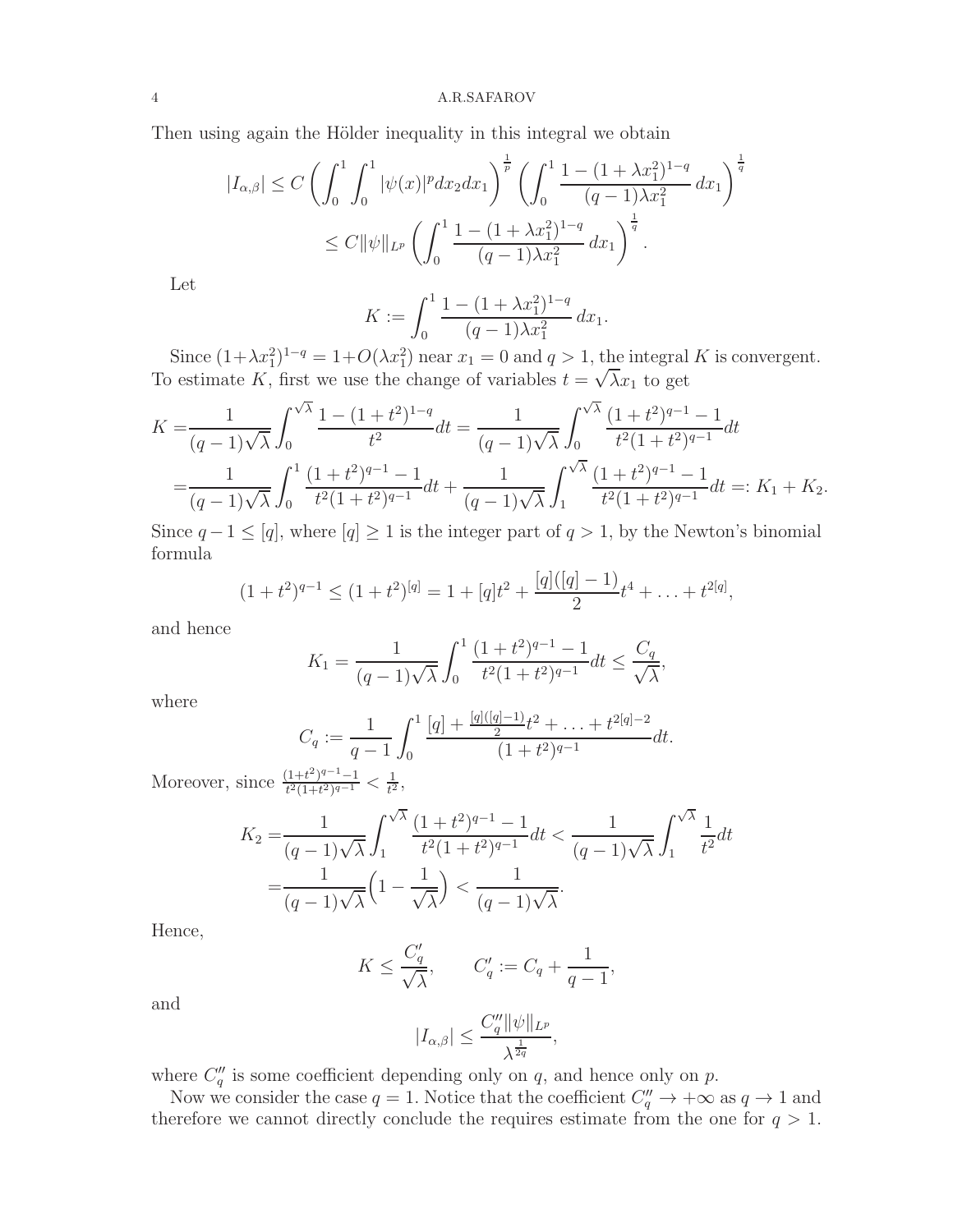As  $q = 1$ , we have  $p = \infty$  and  $\psi \in \mathbb{L}^{\infty}$ . In view of [\(3.3\)](#page-2-5), first we estimate inner integral as

$$
|J_{in1}| = \int_0^1 \frac{|\psi(x)|dx_2}{1 + \lambda x_1^2 x_2} \le \sup_{x_2 \in [0,1]} |\psi(x)| \int_0^1 \frac{dx_2}{1 + \lambda x_1^2 x_2} \le
$$
  

$$
\sup_{x_2 \in [0,1]} |\psi(x)| \sup_{\lambda x_1^2} \ln(1 + \lambda x_1^2 x_2) \Big|_0^1 = \frac{\sup_{x_2 \in [0,1]} |\psi(x)| \ln(1 + \lambda x_1^2)}{\lambda x_1^2}.
$$

Thus

$$
|I_{\alpha,\beta}| \leq \int_0^1 \frac{\sup\limits_{x_2 \in [0,1]} |\psi(x)| \ln(1+\lambda x_1^2)}{\lambda x_1^2} dx_1 \leq C ||\psi||_{L^\infty} \int_0^1 \frac{\ln(1+\lambda x_1^2)}{\lambda x_1^2} dx_1.
$$

We use change variables as  $\lambda x_1^2 = y$  in the last integral and get

<span id="page-4-0"></span>
$$
|I_{\alpha,\beta}| \le \frac{C \|\psi\|_{L^\infty}}{\lambda^{\frac{1}{2}}} \int_0^\lambda \frac{\ln(1+y)}{y^{\frac{3}{2}}} dy \le \frac{C \|\psi\|_{L^\infty}}{\lambda^{\frac{1}{2}}} \int_0^\infty \frac{\ln(1+y)}{y^{\frac{3}{2}}} dy. \tag{3.4}
$$

Note that the last integral converges. Instead, using integration by parts we obtain

$$
\int_0^\infty \frac{\ln(1+y)}{y^{\frac{3}{2}}} dy = - \lim_{N_1 \to 0, N_2 \to \infty} \frac{2 \ln(1+y)}{y^{\frac{1}{2}}} \Big|_{N_1}^{N_2} + \int_0^\infty \frac{2 dy}{(1+y)y^{\frac{1}{2}}} =
$$

$$
= \int_0^\infty \frac{4 dy^{\frac{1}{2}}}{1+y} = 4 \arctan y \Big|_0^\infty = 2\pi.
$$

Thus from [\(3.4\)](#page-4-0) we get

$$
|I_{\alpha,\beta}| \le \frac{C \|\psi\|_{L^\infty}}{\lambda^{\frac{1}{2}}}
$$

**Case II.** Assume that the phase function has critical point of type  $D_4^{\pm}$  so that  $f(x) = x_1^2 x_2 \pm x_2^3$ . We estimate integral [\(1.4\)](#page-1-1) when the phase function has critical point of type  $D_4^+$  and the case  $D_4^-$  can be done similarly.

We consider the integral

<span id="page-4-1"></span>
$$
I_{\alpha,\beta} = \int_{[0,1]^2} E_{\alpha,\beta} (i\lambda (x_1^2 x_2 + x_2^3)) \psi(x) dx.
$$
 (3.5)

.

Using inequality  $(3.1)$  for the integral  $(3.5)$  we get

$$
|I_{\alpha,\beta}| = \left| \int_{[0,1]^2} E_{\alpha,\beta}(i\lambda(x_1^2 x_2 + x_2^3))\psi(x)dx \right| \le \int_{[0,1]^2} \left| E_{\alpha,\beta}(i\lambda(x_1^2 x_2 + x_2^3)) \right| |\psi(x)| dx
$$
  

$$
\le \int_0^1 dx_1 \int_0^1 \frac{|\psi(x)|dx_1}{1 + \lambda(x_1^2 x_2 + x_2^3)} = \int_0^1 dx_1 \int_0^1 \frac{|\psi(x)|dx_1}{1 + \lambda x_2^3 + \lambda x_1^2 x_2}.
$$
  
We use Hölder inequality for the last inner integral we obtain

We use Hölder inequality for the last inner integral we obtain

$$
|J_{in2}| := \int_0^1 \frac{|\psi(x)|dx_1}{|1 + \lambda x_2^3 + \lambda x_2 x_1^2|} \le \left(\int_0^1 |\psi(x)|^p dx_2\right)^{\frac{1}{p}} \left(\int_0^1 \frac{dx_1}{|1 + \lambda x_2^3 + \lambda x_2 x_1^2|^q}\right)^{\frac{1}{q}}.
$$

Then using again the Hölder inequality for this integral we establish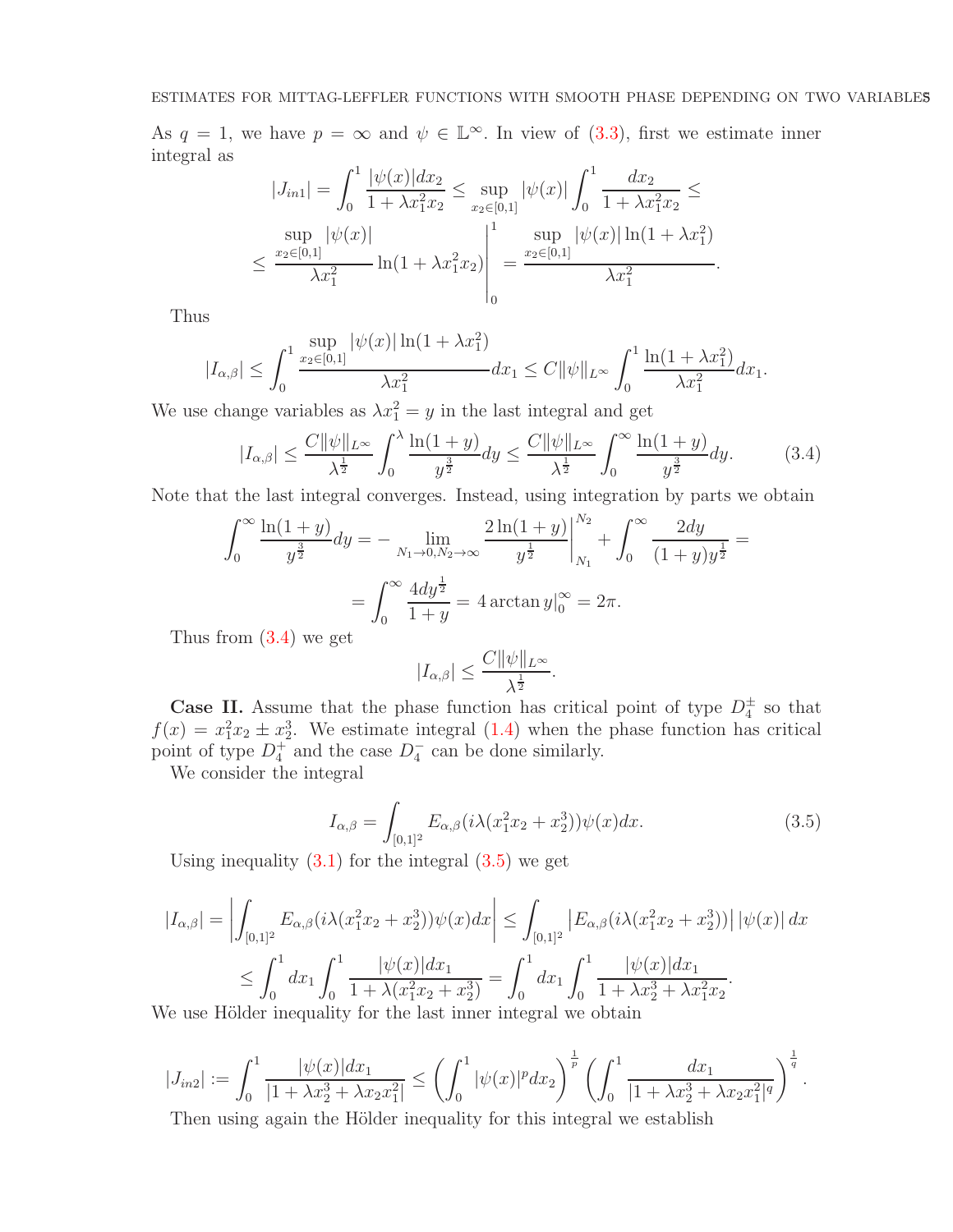$$
|I_{\alpha,\beta}| \leq \left(\int_0^1 \int_0^1 |\psi(x)|^p dx_2 dx_1\right)^{\frac{1}{p}} \left(\int_0^1 \int_0^1 \frac{dx_1}{|1+\lambda x_2^3 + \lambda x_2 x_1^2|^q} dx_2\right)^{\frac{1}{q}}.
$$

Changing the variables as  $x_1 = \left(\frac{1+\lambda x_2^3}{\lambda x_2}\right)^{\frac{1}{2}} t$  we get

$$
|I_{\alpha,\beta}| \leq \|\psi\|_{L^p} \left(\int_0^1 \int_0^1 \frac{dx_1 dx_2}{|1 + \lambda x_2^3 + \lambda x_2 x_1^2|^q}\right)^{\frac{1}{q}}
$$
  
= 
$$
\|\psi\|_{L^p} \left(\int_0^1 \frac{(1 + \lambda x_2^3)^{\frac{1}{2} - q}}{(\lambda x_2)^{\frac{1}{2}}} dx_2 \int_0^A \frac{dt}{(1 + t^2)^q}\right)^{\frac{1}{q}},
$$

where  $A = \left(\frac{\lambda x_2}{1 + \lambda x_2^3}\right)$  $\int_0^{\frac{1}{2}}$  and  $\int_0^A$ dt  $\frac{dt}{(1+t^2)^q} < C$  as  $A \to \infty$ . Thus,

$$
|I_{\alpha,\beta}| \leq C ||\psi||_{L^p} \left( \int_0^1 \frac{(1+\lambda x_2^3)^{\frac{1}{2}-q}}{(\lambda x_2)^{\frac{1}{2}}} dx_2 \right)^{\frac{1}{q}}.
$$

Replacing  $x_2$  by  $\lambda^{-\frac{1}{3}}\tau$  and using  $\frac{1}{q} = 1 - \frac{1}{p}$  we get

$$
|I_{\alpha,\beta}|\leq \frac{C\|\psi\|_{L^p}}{\lambda^{\frac{2}{3}-\frac{1}{3p}}}\left(\int_0^{\lambda^{\frac{1}{3}}}\frac{d\tau}{\tau^{\frac{1}{2}}(\tau^3+1)^{q-\frac{1}{2}}}\right)^{\frac{1}{q}}\leq \frac{C\|\psi\|_{L^p}}{\lambda^{\frac{2}{3}-\frac{1}{3p}}}\left(\int_0^\infty \frac{d\tau}{\tau^{\frac{1}{2}}(\tau^3+1)^{q-\frac{1}{2}}}\right)^{\frac{1}{q}}.
$$

Since the last integral is covergent,

$$
|I_{\alpha,\beta}| \leq \frac{C \|\psi\|_{L^p}}{\lambda^{\frac{2}{3}-\frac{1}{3p}}}.
$$

**Case III.** Assume that the phase function has critical point of type  $A_2$  so that  $f(x) = x_1^3$ . We estimate the integral [\(1.4\)](#page-1-1) with phase function  $f(x) = x_1^3$ 

$$
|I_{\alpha,\beta}| \leq \int_0^1 \int_0^1 |E_{\alpha,\beta}(i\lambda x_1^3)| |\psi(x)| dx_1 dx_2.
$$

First we use inequality  $(3.1)$  for the last inner integral we obtain

$$
|J_{in3}| := \int_0^1 \frac{|\psi(x)| dx_1}{1 + \lambda x_1^3}.
$$

Then we use Hölder inequality for the last integral  $I_{\alpha,\beta}$  twise and we get:

$$
|I_{\alpha,\beta}|\leq \left(\int_0^1\int_0^1|\psi(x)|^pdx_1dx_2\right)^{\frac{1}{p}}\left(\int_0^1\int_0^1\frac{dx_1}{|1+\lambda x_1^3|^q}dx_2\right)^{\frac{1}{q}}.
$$

Replacing  $\lambda^{-\frac{1}{3}}x_1$  by t in the above inequality, we obtain

$$
|I_{\alpha,\beta}|\leq \frac{C\|\psi\|_{L^p}}{\lambda^{\frac{1}{3q}}}\left(\int_0^{\lambda^{\frac{1}{3}}}\frac{dt}{|1+t^3|^q}\right)^{\frac{1}{q}}\leq \frac{C\|\psi\|_{L^p}}{\lambda^{\frac{1}{3q}}}\left(\int_0^\infty \frac{dt}{|1+t^3|^q}\right)^{\frac{1}{q}}.
$$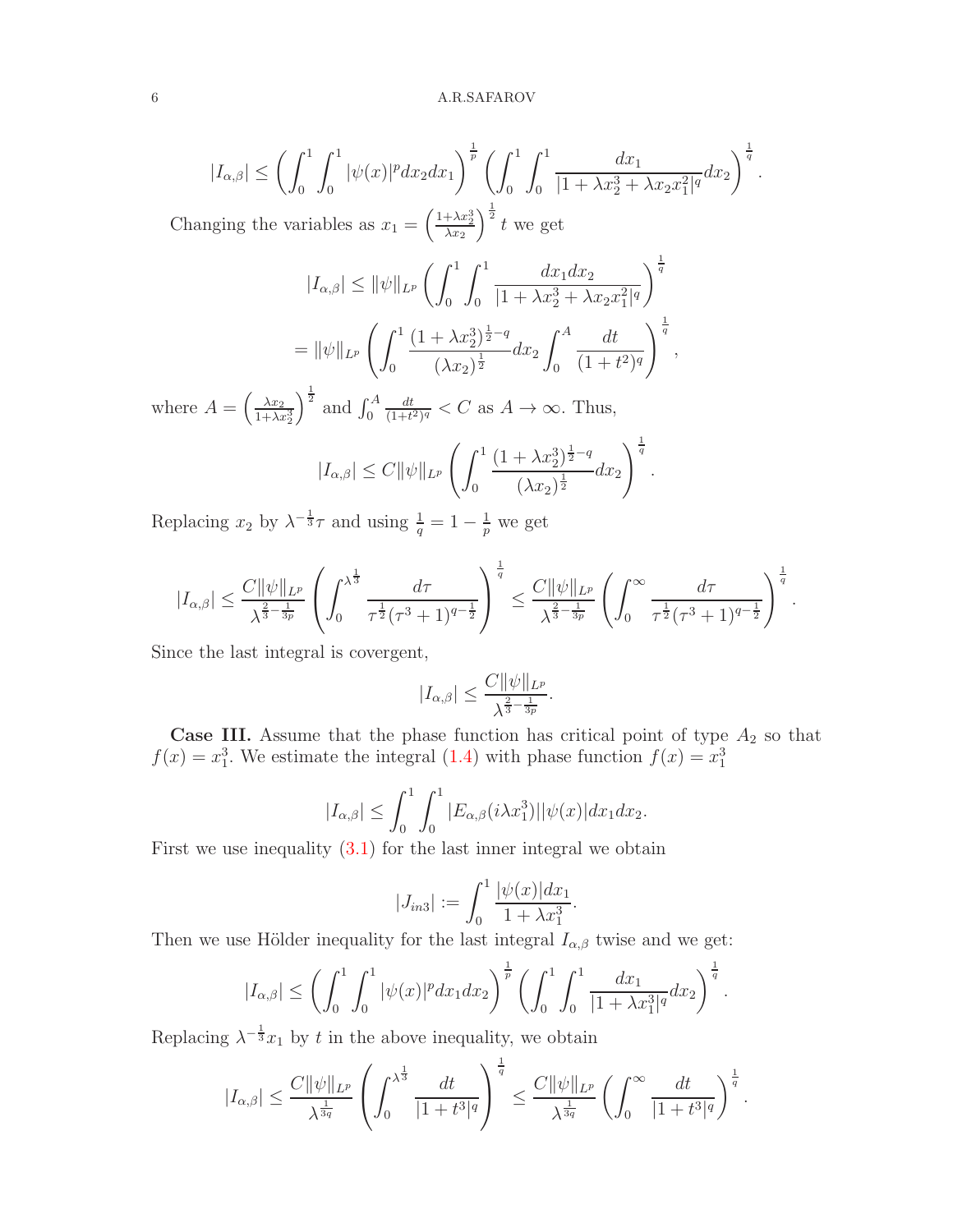Since  $\frac{1}{p} + \frac{1}{q} = 1$  and the last integral converges,

$$
|I_{\alpha,\beta}|\leq \frac{C\|\psi\|_{L^p}}{\lambda^{\frac{1}{3}-\frac{1}{3p}}}.
$$

The proof is complete.

**Remark.** If  $\alpha = \beta = 1$  in the integral [\(1.4\)](#page-1-1) integral called oscillatory integral and theorem holds for it.

# Declaration of competing interest

This work does not have any conflicts of interest.

Acknowledgements. This paper was supported by "El-yurt umidi" Foundation of Uzbekistan and partially supported in parts by the FWO Odysseus 1 grant G.0H94.18N: Analysis and Partial Differential Equations and by the Methusalem programme of the Ghent University Special Research Fund (BOF) (Grant number 01M01021). The author thanks to Prof. M.Ruzhansky for proposing the problem and constant attention to the work and also thanks the referees for numerous suggestions which greatly helped to improve the exposition.

### <span id="page-6-2"></span>**REFERENCES**

- <span id="page-6-0"></span>[1] M.Ruzhansky, B.Torebek Van der Corput lemmas for Mittag-Leffler functions, arXiv:2002.07492.
- <span id="page-6-1"></span>[2] M.Ruzhansky, B.Torebek, Van der Corput lemmas for Mittag-Leffler functions. II. <sup>α</sup>−directions Bull. Sci. Math., 171 (2021), 103016, 23pp.
- <span id="page-6-3"></span>[3] M.G.Mittag-Leffler, Sur l'intégrale de Laplace-Abel. C.R.Acad.Sci.Paris 135, (1902), 937-939.
- [4] M.G.Mittag-Leffler, Une généralization de l'intégrale de Laplace-Abel. Comp.Rend.Acad.Sci.Paris 136, (1903), 537–539.
- <span id="page-6-4"></span>[5] M.G.Mittag-Leffler, Sur la nouvelle fonction  $E_{\alpha}(x)$ . Comp.Rend.Acad.Sci.Paris, 137, (1903) 554–558.
- <span id="page-6-5"></span>[6] M.G.Mittag-Leffler, Sopra la funzione  $E_{\alpha}(x)$ . Rend.R.Acc.Lincei, 5, no. 13, (1904), 3-5.
- [7] P.Humbert, Quelques résultats relatifs à la fonction de Mittag-Leffler. C.R.Acad.Sci.Paris 236,  $(1953), 1467 - 1468$ .
- <span id="page-6-6"></span>[8] R.P.Agarwal, A propos d'une note de M.Pierre Humbert. C.R.Acad.Sci.Paris 236, (1953), 2031–2032.
- [9] P.Humbert, R.P.Agarwal, Sur la fonction de Mittag-Leffler et quelquenes de ses génèralisationes. Bull.Sci.Math. Ser.II, no.77,(1953), 180–185.
- <span id="page-6-7"></span>[10] M.M.Dzherbashyan, On the asymtotic expansion of a function of Mittag-Leffler type, Akad.Nauk Armjan.SSR Doklady. 19, (1954), 65–72 (Russian).
- [11] M.M.Dzherbashyan, On integral representation of functions continuous on given rays (generalization of the Fourier integrals), Izvestija Akad.Nauk SSSR Ser.Mat. 18, (1954), 427–448 (Russian).
- <span id="page-6-8"></span>[12] M.M.Dzherbashyan, On Abelian summation of the eneralized integral transform, Akad.Nauk Armjan.SSR Izvestija, fiz-mat. estest. techn.nauki. 7 (1954), no. 6, 1–26 (Russian).
- <span id="page-6-9"></span>[13] Rudolf Gorenflo, Anatoly Kilbas, Francesco Mainardi, Sergei Rogosin, Mittag-Leffler functions, related topics and applications Springer Monographs in Mathematics, Springer-Verlag Berlin Heidelberg (2014).
- <span id="page-6-11"></span><span id="page-6-10"></span>[14] K.G. Van der Corput. Zur Methode der stationaren phase Compositio Math., 1, (1934), 15-38.
- [15] G.I. Arkhipov, A.A. Karatsuba, V.N. Chubarikov, Theory of multiple trigonometric sums., Moscow, Nauka, (1987), p. 357.
- [16] A.N.Varchenko Newton polyhedra and estimation of oscillating integrals Functional Analysis and Its Applications **10**, (1976), 175–196.
- [17] J. Duistermaat Oscillatory integrals Lagrange immersions and unifoldings of singularities Comm. Pure.Appl.Math., 27, no.2, (1974), 207–281.